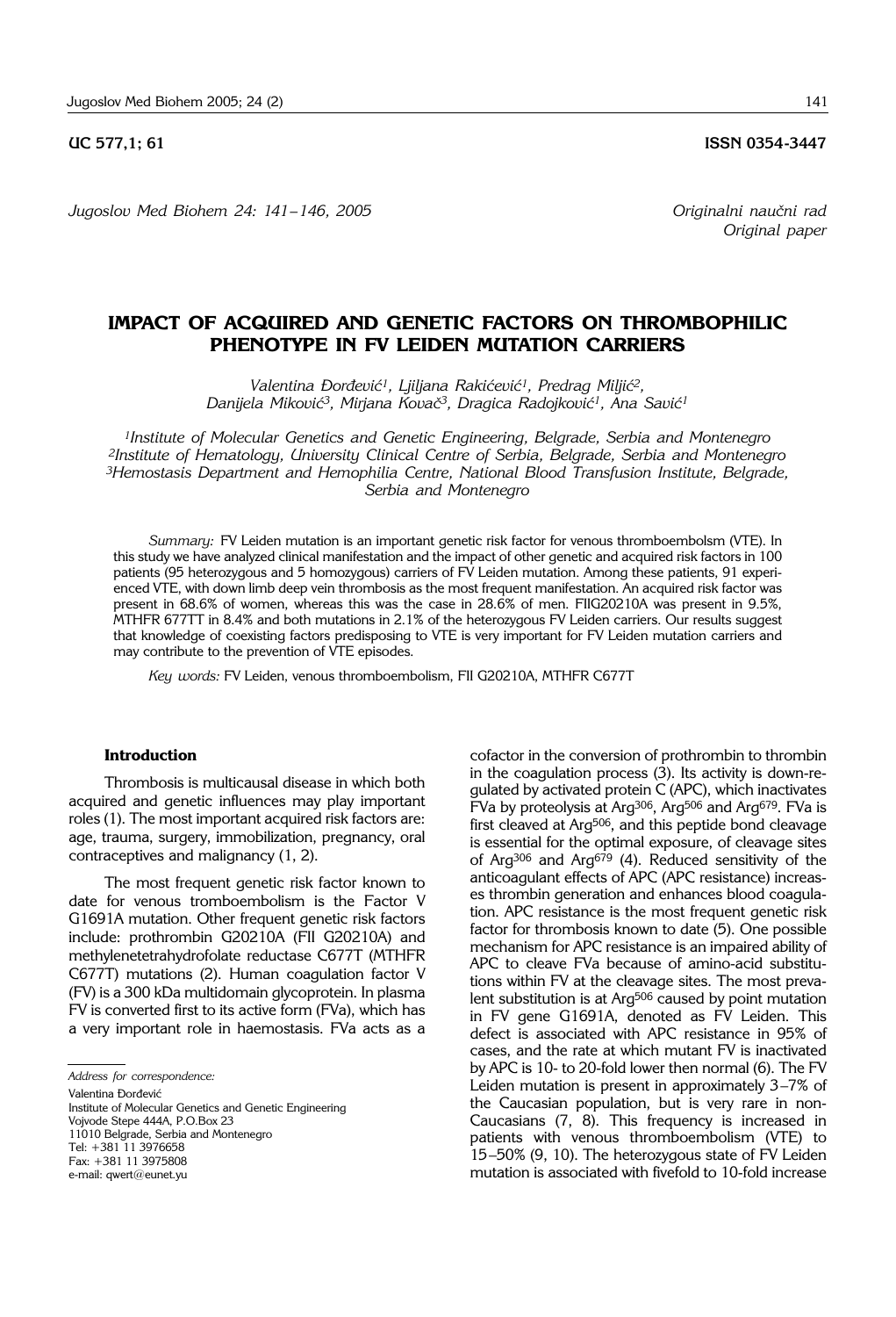in risk of VTE and with 50- to 100-fold increase for the homozygous state (6, 10). The most common clinical manifestation of FV Leiden mutation is deep vein thrombosis (DVT) with or without pulmonary embolism (PE) (10, 11). Data to support its role in arterial thrombosis and recurrent miscarriages are less conclusive and future investigation are required (1, 12).

The G to A substitution at position 20210 of the 3'-untranslated region of the prothrombin gene is associated with elevated plasma prothrombin level and has been found it in approximately 6% of Caucasians with venous thrombosis (13).

The MTHFR C677T mutation is associated with hyperhomocysteinemia, which is recognized as a risk factor, but the relation with thrombosis remains unclear (14, 15).

So far, FV Leiden mutation has been investigated in many studies, but there is limited data for Serbian population (16, 17). Aim of this study was to analyze the clinical feature in a cohort of FV Leiden mutation carriers, and to assess how the co-inherence of the FV Leiden mutation with other genetic and/or acquired risk factors contributes to the thrombophilic phenotype observed in these patients.

#### **Subjects and Methods**

#### *Subjects*

A study was carried out in a group of 100 patients, FV Leiden mutation carriers. The patients were admitted to the Institute of Molecular Genetics and Genetic Engineering between 1999. and 2003. They were referred for genetic testing after objectively diagnosed venous or arterial thrombosis or after two or more spontaneous abortions. Information on the thromboembolic disease and risk factors was obtained from patient document files and personal interviews.

#### *Methods*

Sodium-citrate anticoagulant blood (5 mL sample) was obtained from each patient by peripheral venepuncture.

The FV Leiden and FII G20210A mutations were detected by multiplex polymerase chain reaction (PCR) on whole blood, followed by simultaneous digestion with specific restriction enzymes *MnlI* and *HindIII* (New England BioLabs) (18). The fragment of the MTHFR gene that included nucleotide 677 was amplified by PCR on whole blood, followed by digestion with *HinfI* (New England BioLabs) endonuclease. We used previously described primers (15) with the following modification of the PCR: PCR reactions were performed in a  $25 \mu L$  final volume containing 50 mmol/L KCl, 100 mmol/L Tris-HCl, pH 9.0, 0.1% Triton X-100, 200 mmol/L dNTPs, 5 mmol/L  $MgCl<sub>2</sub>$ , 10 pmol of forward and reverse primers and 1 L of whole blood. The thermal cycle profile was: 5 cycles consisting of 98 °C for 3 minutes and 55 °C for 3 minutes, to assure complete denaturation of DNA. One unit Taq polymerase (AppliedBiosystems) was added at 50 °C and after 5 minutes, 35 cycles consisting of denaturation at 94 °C for 30 seconds, annealing at 61 °C for 30 seconds and polymerization at 72  $^{\circ}$ C for 30 seconds were applied. Final extension of PCR products was at 72 °C for 10 minutes. The PCR reactions were performed in Mastercycler gradient apparatus (Eppendorf).

Normal and mutated alleles were distinguished by the size of the restriction fragments, using electrophoresis on 10% polyacrylamide gels and visualised by silver staining (19).

The statistical analysis was performed using Statistical Package for Social Science (SPSS).

## **Results**

The main characteristics of the study group are shown in *Table I*. Of the 100 patients 95 (61.1% women and 38.9% men) were heterozygous and 5 (60% women and 40% men) were homozygous FV Leiden carriers. Among them, 78.9% heterozygous and all of homozygous FV Leiden carriers had suffered at least one VTE episode. Nine heterozygous carriers were without VTE (3 with arterial thrombosis and 6 women with miscarriages). Mean age of the first VTE episode was similar in all groups of patients (*Table I*).

The characteristics of VTE are listed in *Table II*. In most of the patients the thrombotic event was down limb DVT, with or without PE. Unusual manifestations of VTE were documented in nine patients (four of them suffered of upper limb DVT). Five heterozygous carriers experienced down limb DVT and other manifestation of VTE, two patients have down limb DVT and spontaneous abortion, and one patient had down limb DVT, PE and myocardial infarction.

In 31.4% female heterozygous carriers of FV Leiden mutation VTE developed without any acquired risk factors, whereas this was the case in 71.4% of males. In homozygous carriers these numbers were 33.3% and 50.0%, respectively. Pregnancy and puerperium were the most frequent risk factors (in 26 heterozygous and 2 homozygous carriers). Surgery and trauma were risk factors in 17.6% of women and 22.8% of men heterozygous for FV Leiden mutation. Other acquired risk factors were documented in only five patients (*Table III*).

Data on the prevalence of the FII G20210A and MTHFR C677T mutations are shown in *Table IV*. Among 95 heterozygous carriers of FV Leiden mutation coexistence with heterozygosity for FII G20210A and/or homozygosity for MTHFR C677T mutations (MTHFR 677TT) was detected in 20%. Only one patient was homozygous for both FV Leiden and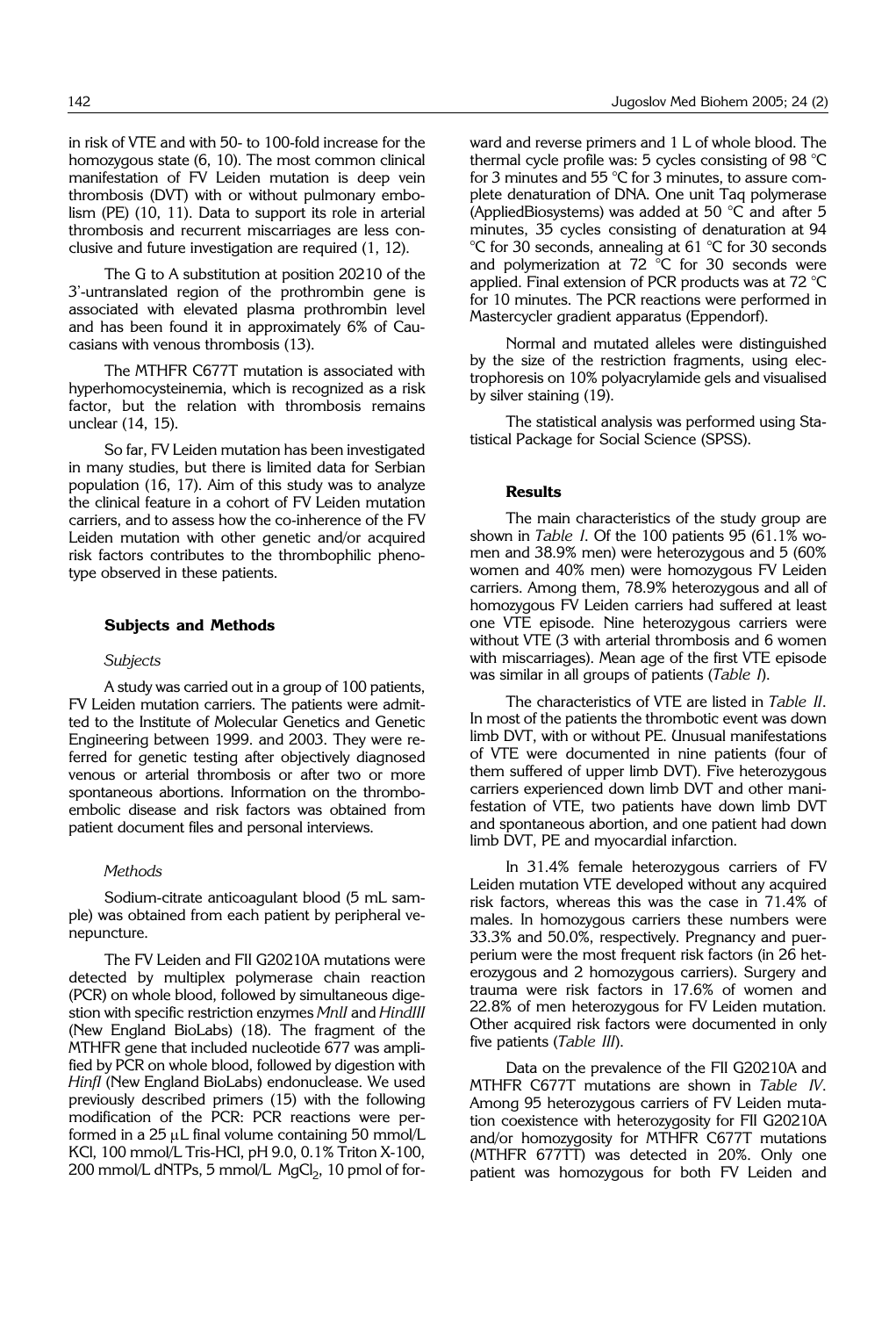|                                                                                                      | FV Leiden heterozygous           |                                 |                                 | FV Leiden homozygous          |                               |                               |
|------------------------------------------------------------------------------------------------------|----------------------------------|---------------------------------|---------------------------------|-------------------------------|-------------------------------|-------------------------------|
|                                                                                                      | Women                            | Men                             | Total                           | Women                         | Men                           | Total                         |
| n                                                                                                    | 58                               | 37                              | 95                              | 3                             | $\mathcal{P}_{\mathcal{C}}$   | 5.                            |
| Mean age<br>(range)                                                                                  | 36.8<br>$(20 - 63)$              | 34.4<br>$(1 - 70)$              | 35.9<br>$(1 - 70)$              | 35<br>$(19 - 57)$             | 34<br>$(33 - 35)$             | 34.6<br>$(19 - 57)$           |
| Patients with VTE, n (%)<br>Mean age of the first VTE episode<br>(range)                             | 51 (87.9)<br>33.1<br>$(19 - 61)$ | 35 (94.6)<br>31.5<br>$(1 - 59)$ | 86 (90.5)<br>32.4<br>$(1 - 61)$ | 3(100)<br>34.3<br>$(18 - 56)$ | 2(100)<br>28.5<br>$(23 - 34)$ | 5(100)<br>32.0<br>$(18 - 56)$ |
| Patients with recurrent VTE, n (%)                                                                   | 8(15.7)                          | 6(17.1)                         | 14 (16.2)                       | 0                             | 0                             |                               |
| Patients without VTE, n (%)<br>- arterial thrombosis<br>- recurrent miscarriages<br>- HELLP syndrome | 7(12.1)<br>5                     | 2(5.4)                          | 9(9.5)<br>5                     | $\Omega$                      | $\Omega$                      |                               |

|  | Table I Characteristics of patients with FV Leiden mutation |
|--|-------------------------------------------------------------|
|--|-------------------------------------------------------------|

VTE-venous thromboembolism

Table II Characteristics of venous thromboembolism in patients with FV Leiden mutation

| Site of VTE                                  | FV Leiden heterozygous |                     |                   |  |  |  |
|----------------------------------------------|------------------------|---------------------|-------------------|--|--|--|
|                                              | Women<br>$n = 51$      | Men<br>$n = 35$     | Total<br>$n = 86$ |  |  |  |
| Down limb DVT, $n$ $(\%)$                    | 34 (66.7)              | 16 (45.7)           |                   |  |  |  |
| Down limb DVT and PE, n (%)                  | 7(13.7)                | 16(18.6)<br>9(25.7) |                   |  |  |  |
| Isolated PE, n (%)                           | 2(3.9)                 | 1(2.9)              | 3(3.5)            |  |  |  |
| Upper limb DVT, n (%)                        | 2(3.9)                 | 2(5.7)              | 4 (4.7)           |  |  |  |
| Renal vein thrombosis, n (%)                 | 0                      | 1(2.9)              | 1(1.2)            |  |  |  |
| Cerebral vein thrombois, n (%)               | 0                      | 1(2.9)              | 1(1.2)            |  |  |  |
| Caval vein thrombosis, n (%)                 | 1(2.0)                 | 1(2.9)              | 2(2.3)            |  |  |  |
| Mesenteric vein thrombosis, n (%)            | 1(2.0)                 | 0                   | 1(1.2)            |  |  |  |
| Other, $n$ $(\%)$                            | 4(7.8)                 | 3(8.6)              | 7(8.2)            |  |  |  |
| - down limb DVT and SA                       | 2                      |                     |                   |  |  |  |
| - down limb DVT and cerebral vein thrombosis |                        |                     |                   |  |  |  |
| - down and upper limb DVT and PE             |                        | 2                   |                   |  |  |  |
| - down limb DVT, PE and MI                   |                        |                     |                   |  |  |  |
|                                              | FV Leiden heterozygous |                     |                   |  |  |  |
|                                              | Women                  | Men                 | Total             |  |  |  |
|                                              | $n = 3$                | $n = 2$             | $n = 5$           |  |  |  |
| Down limb DVT, n (%)                         | 2(66.7)                | 2(100)              | 4(80.0)           |  |  |  |
| Down limb DVT and PE, n (%)                  | 1(33.3)                | 0                   | 1(20.0)           |  |  |  |

DVT-deep vein thrombosis; PE-pulmonary embolism; SA-spontaneous abortion; MI- myocardial infarction

|                       | FV Leiden heterozygous |                 |                   | FV Leiden homozygous |                |                  |
|-----------------------|------------------------|-----------------|-------------------|----------------------|----------------|------------------|
| Acquired risk factors | Women<br>$n = 51$      | Men<br>$n = 35$ | Total<br>$n = 86$ | Women<br>$n = 3$     | Men<br>$n = 2$ | Total<br>$n = 5$ |
| None, $n$ $(\%)$      | $16(31.4)$ *           | 25 (71.4)*      | 41(47.7)          | 1(33.3)              | 1(50.0)        | 2(40.0)          |
| Surgery, $n$ $(\%)$   | 7 (13.7)               | 4(11.4)         | 11(12.8)          |                      |                |                  |
| Trauma, n (%)         | 2(3.9)                 | 4(11.4)         | 6(7.1)            | 0                    | 0              | 00               |
| Immobilization, n (%) |                        | 1(2.9)          | 1(1.2)            | 0                    | 1(50.0)        | 1(20.0)          |
| Pregnancy, n (%)      | 14 (27.5)              |                 | 14 (16.3)         | 2(66.7)              |                | 2(40.0)          |
| Puerperium, n (%)     | 12(23.5)               |                 | 12(14.0)          |                      |                |                  |
| Malignancy, n (%)     | 0                      | 1(2.9)          | 1(1.2)            | $\Omega$             | $\Omega$       |                  |

Table III Acquired risk factors associated with VTE episodes in patients with FV Leiden mutation

\* p<0.0001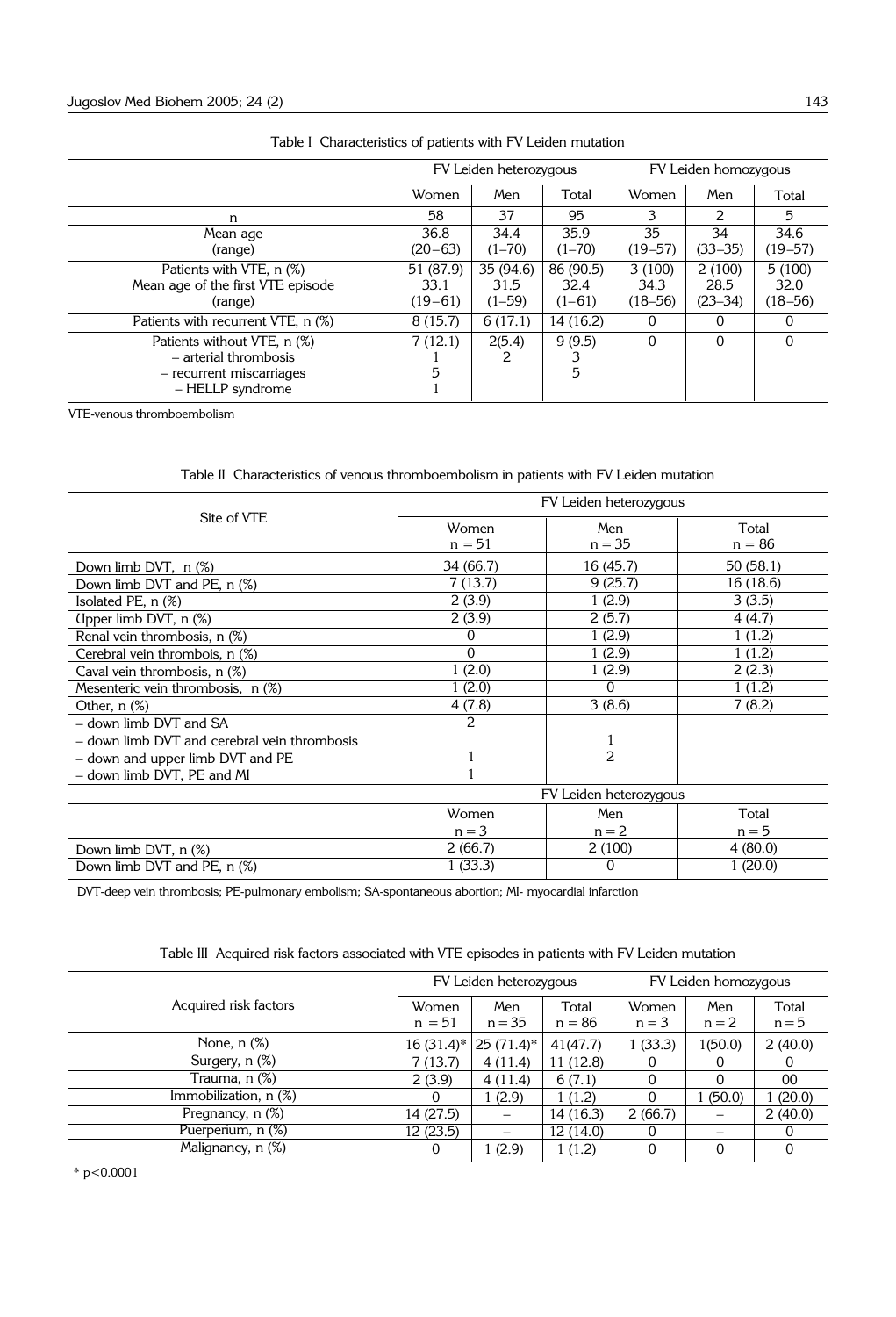|                                              | FV Leiden heterozygous |                        |                     | FV Leiden homozygous     |          |         |
|----------------------------------------------|------------------------|------------------------|---------------------|--------------------------|----------|---------|
|                                              | Women                  | Men                    | Total               | Women                    | Men      | Total   |
| n                                            | 58                     | 37                     | 95                  | 3                        | フ        | 5       |
| FII G20210A, n (%)                           | 6(10.3)                | 3(8.1)                 | 9(9.5)              | 0                        | 0        |         |
| Mean age of the first VTE episode<br>(range) | 26.7<br>$(23 - 31)$    | 22.7<br>$(18-29)$      | 25.3<br>$(18 - 31)$ | $\overline{\phantom{0}}$ |          |         |
| MTHFR 677TT, n (%)                           | 4(6.9)                 | 4(10.8)                | 8(8.4)              | $\Omega$                 | 1(50.0)  | 1(20.0) |
| Mean age of the first VTE episode<br>(range) | $24.0*$<br>(20–26)     | $39.2*$<br>$(34 - 40)$ | 31.6<br>$(20-40)$   |                          | 34       | 34      |
| FII G20210A and MTHFR 677TT, n (%)           | 1(1.7)                 | 1(2.7)                 | 2(2.1)              | $\Omega$                 | $\Omega$ | 0       |
| Mean age of the first VTE episode<br>(range) | 38                     | 29                     | 33.5<br>$(29 - 38)$ |                          |          |         |

Table IV Coinheritance of FII G20210A and MTHFR C677T mutations in FV Leiden mutation carriers

 $*_{p=0.028}$ 

MTHFR C677T mutations. Mean age of the first VTE episode was lower in the patients with coinheritance of two mutations, except for the group of men heterozygous for FV Leiden and homozygous for MTHFR C677T mutations. The difference between mean age of the first VTE episode for women and men heterozygous for FV Leiden and homozygous for MTHFR C677T mutation (24 and 39.2 years, respectively, p=0.028), was observed.

#### **Discussion**

The results of this study are the first data on the clinical features of thrombophilia in patients with FV Leiden mutation in our population. No difference between mean ages of the first VTE episode, between women and men was observed. Surprisingly, there was no difference between heterozygous and homozygous carriers, too. It is important to note that only five homozygous FV Leiden carriers were observed in this study, including female patient who suffered from first VTE episode at the age of 56 years. If we do not take this patient into account, mean age of first VTE episode for homozygous carriers was 26 years (range 18-34), which is almost 6 years less than in heterozygous carriers.

Among our patients, five female heterozygous carriers had recurrent miscarriages without any other established risk factors. This data support possible role of FV Leiden mutation in pathology of pregnancy loss, which is in concordance with previously published data (1).

Down limb DVT with or without PE was the most prevalent thrombotic manifestation (in 78.8% patients), which is in concordance with previously reported data (9, 10).

We also evaluated frequency of the most important acquired factors for VTE known to date. In 71.4% of men none of known acquired risk factors were present and this was the case in 31.4% of women. This

sex-related difference was statistically significant (p<0.0001). Therefore, it seems reasonable to suspect that there are still unknown triggering events for VTE development (infections or hormones balance, for example) in males. Large-scale epidemiological studies on this are required.

Prevalence of heterozygous carriers for FV Leiden, FII G20210A and homozygous carriers of MTHFR C677T mutation in healthy Yugoslav population was previously determined to be 5.4%, 4.6% and 11.5%, respectively (17). Based on this data, it can be speculated that 0.24% of healthy individuals are heterozygous for both FV Leiden and FII G20210A mutations, 0.61% are heterozygous for FV Leiden and homozygous for MTHFR C677T mutation and 0.03% are carriers of all three mutations. In this study observed frequencies was 40-fold, 14-fold and 70-fold higher, respectively. These findings confirm several previous reports, which in other populations described an enhanced risk of VTE in carriers of FV Leiden when associated with FII G20210A and MTHFR C677T mutations (20, 21). We found difference between mean age of the first VTE episode in women and in men heterozygous for FV Leiden and homozygous for MTHFR C677T mutation. (The first VTE occurred significantly earlier in women (mean age 24 years) than in men (mean age 39.2 years)  $p=0.028$ ). Further studies on a larger cohort of patients are needed for conformation of our results.

In conclusion, our study supports the concept of thrombophilia as a multifactorial disease. FV Leiden mutation is important genetic risk factor for VTE. In majority of our patients, FV Leiden carriers, an additional acquired or genetic risk factor were present. The knowledge of coexisting factors predisposing to VTE is very important for FV Leiden mutation carriers and may contribute to the prevention of VTE episodes.

*Acknowledgements*. This work was supported by grant 1417 from Ministry of Science and Environment Protection of Serbia.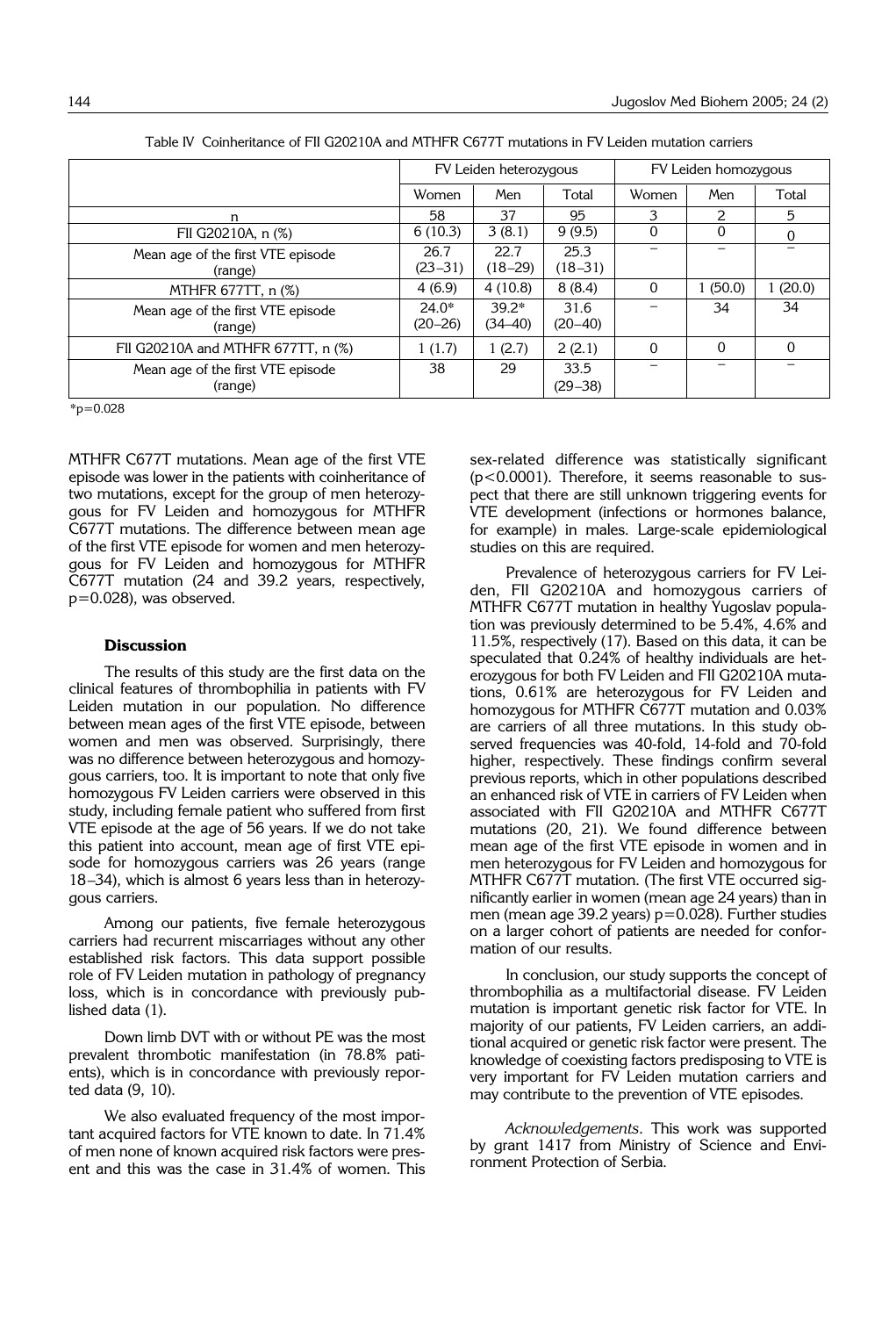## UTICAJ STEČENIH I GENETIČKIH FAKTORA NA ISPOLJAVANJE TROMBOFILIJE KOD NOSILACA FV LEIDEN MUTACIJE

Valentina Đorđević<sup>1</sup>, Ljiljana Rakićević<sup>1</sup>, Predrag Miljić<sup>2</sup>, *Danijela Mikovi}3, Mirjana Kova~3, Dragica Radojkovi}1, Ana Savi}1*

*1Institut za molekularnu genetiku i geneti~ko in`enjerstvo, Beograd, Srbija i Crna Gora 2Institut za hematologiju, Klini~ki centar Srbije, Beograd, Srbija i Crna Gora 3Institut za transfuziju krvi, Centar za ispitivanje poreme}aja hemostaze, Beograd, Srbija i Crna Gora*

Kratak sadržaj: FV Leiden mutacija je veoma značajan genetički faktor rizika za pojavu venskog tromboembolizma (VTE). U okviru ove studije analizirana je klinička slika i uticaj stečenih i genetičkih faktora rizika u grupi od 100 bolesnika, nosilaca FV Leiden mutacije (95 heterozigota i 5 homozigota). Devedeset jedan bolesnik je imao VTE, sa trombozom dubokih vena donjih ekstremiteta kao najčešćom manifestacijom. Kod 68,6% žena bio je prisutan neki od stečenih faktora rizika, dok je to bio slučaj kod 28,6% muškaraca. Mutacija FII G20210A je detektovana kod 9,5%, MTHFR 677TT kod 8,4%, a obe mutacije su bile prisutne u 2,1% heterozigotnih nosi-.<br>Iaca FV Leiden mutacije. Rezultati ove studije ukazuju na značaj poznavanja udruženih faktora rizika kod pacijenata koji su nosioci FV Leiden mutacije.

Ključne reči: FV Leiden, venski tromboembolizam, FII G20210A, MTHFR C677T

#### **References**

- 1. Eldor A. Thrombopilia, thrombosis and pregnancy. Thromb Haemost 2001; 86: 104-11.
- 2. Rosendaal FR. Venous thrombosis: a multicausal disease. Lancet 1999; 353: 1167-73.
- 3. Mann KG, Jenny RJ, Krishnaswamy S. Cofactor proteins in the assembly and expression of blood clotting enzyme complex. Annu Rev Biochem 1988; 57: 915-56.
- 4. Kalafatis M, Rand MD, Mann KG. The mechanism of inactivation of human factor Va by activated protein C. J Biol Chem 1994; 269: 31869-80.
- 5. Dahlback B, Carlsson M, Svensson PJ. Familial thrombophilia due to a previously unrecognized mechanism characterized by poor anticoagulant response to activated protein C. Proc Natl Acad Sci USA 1993; 90: 1004-8.
- 6. Bertina RM, Koeleman BPC, Koster T, Rosendaal FR, Dirven RJ, de Ronde H, et al. Mutation in blood coagulation factor V associated with resistance to activated protein C. Nature 1994; 369: 64-6.
- 7. Res DC, Cox M, Clegg JB. World distribution of Factor V Leiden. Lancet 1995; 346: 1133-4.
- 8. Zevelin A, Griffin JH, Xu X. A single genetic origin for a common Caucasian risk factor for venous thrombosis. Blood 1997; 89: 397-402.
- 9. De Stefano V, Chiusolo P, Paciaroni K, Leone G. Epidemiology of factor V Leiden: Clinical implications. Semin Thromb Hemost 1998; 24: 367-79.
- 10. Dahlback B. Are we ready for factor V Leiden screening? Lancet 1996; 1346-7.
- 11. Svensson PJ, DahlbackB. Resistance to activated protein C as a basis for venous thrombosis. N Engl J Med 1994; 330: 517-20.
- 12. Sykes TCF, Fegan C, Mosquera D. Thrombophilia, polymorphisms, and vascular disease. J Clin Pathol 2000;  $53:300-6.$
- 13. Poort SR, Rosendaal FR, Reitsma PH, Bertina RM. A common genetic variation in the 3'-untranslated region of the prothrombin gene is associated with elevated plasma prothrombin levels and an increase in venous thrombosis. Blood 1996; 88: 3698-703.
- 14. Boers GH. Hyperhomocysteinemia as a risk factor for arterial and venous disease. A review of evidence and relevance. Thromb Haemost 1997: 78: 520-2.
- 15. Frosst P, Blom HJ, Milos R, Goyette P, Sheppard CA, Matthews RG, et al. A candidate genetic risk factor for vascular disease: a common mutation in methylenetetrahydrofolate reductase. Nature Genet 1995; 10: 111-3.
- 16. Miković D, Rakičević LJ, Kovač M, Radojković D. Prevalence of Factor V Leiden mutation in Yugoslav thrombophilic patients and its relationship to the laboratory diagnosis of APC resistance. Thromb Haemost 2000; 84: 723-4.
- 17. Đorđević V, Rakičević Lj, Miković D, Kovač M, Radojković D, Savić A. The FV Leiden, FII G20210A and MTHFR C677T mutations in healthy and thrombophilic Yugoslav population. J Thromb Haemost 2003; (1): P0338.
- 18. Đorđević V, Rakičević Lj, Gagić M, Nikolić A, Savić A. Simultaneous detection of factor V Leiden and factor II G20210A variant by a multiplex PCR on whole blood. BJMG 2001; 4 (1, 2): 15-7.
- 19. Radojković D, Kusić J. Silver staining of DGGE gels. Clin Chem 2000; 46: 883-4.
- 20. Tosetto A, Rodeghiero F, Martinelli I, De Stefano V, Missiaglia E, Chiusolo P, et al. Additional genetic risk